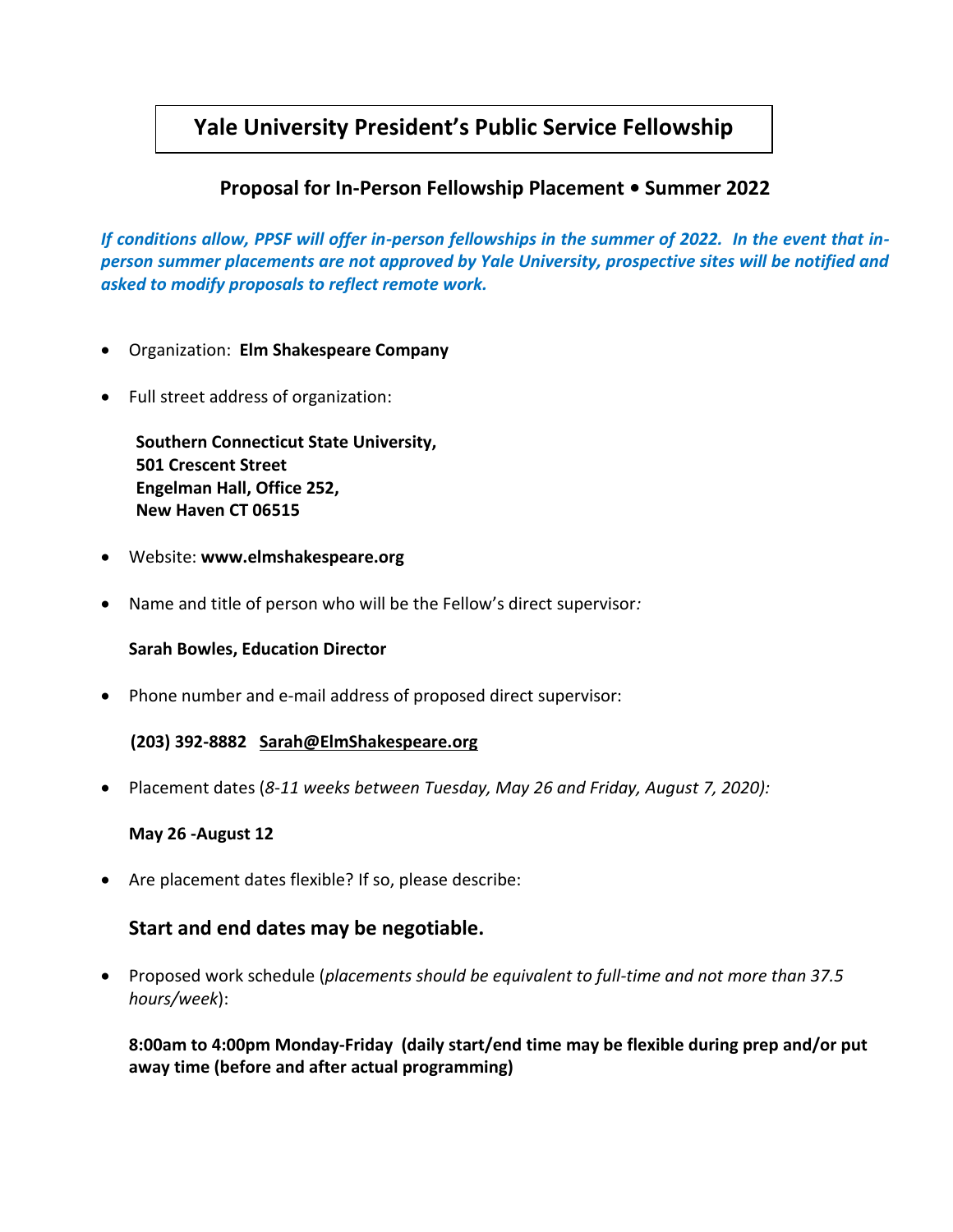### **Placement Description**

• Organization description *(mission statement, population served. 150 words or less.):*

**In its 27 year history, Elm Shakespeare Co. has given the gift of FREE professional Shakespeare to over half a million people in Edgerton Park, and inspired thousands of students throughout the city and beyond with its innovative, performance-based education programs. The company is dedicated to igniting a spark in our shared humanity, and enriching the lives of ALL New Haven citizens no matter their economic status, race, sexual orientation, gender or cultural heritage by bringing world-class artists together with a wide cross section of the community to explore the timeless stories and poetry of Shakespeare as he was intended – through performance. Beyond performing for the community, Elm works with the community to bring these universal stories to life, giving individuals the opportunity to find their voice and be heard in ways that change our community for the better.**

• Write a 1-2 sentence summary of the work that the Fellow would be conducting (*50 words or less. This will be used as your organization's project description summary on the PPSF website, so be succinct*):

**The Summer Education Coordinator will be responsible for the successful management of ESC's summer education programs including 3 sessions of Players Camp, a Teen Intensive, and the 'Scholars' Theatrical Internship. This includes the preparation of all camp materials, parent communication, and coordination of teacher training and programs through the summer.**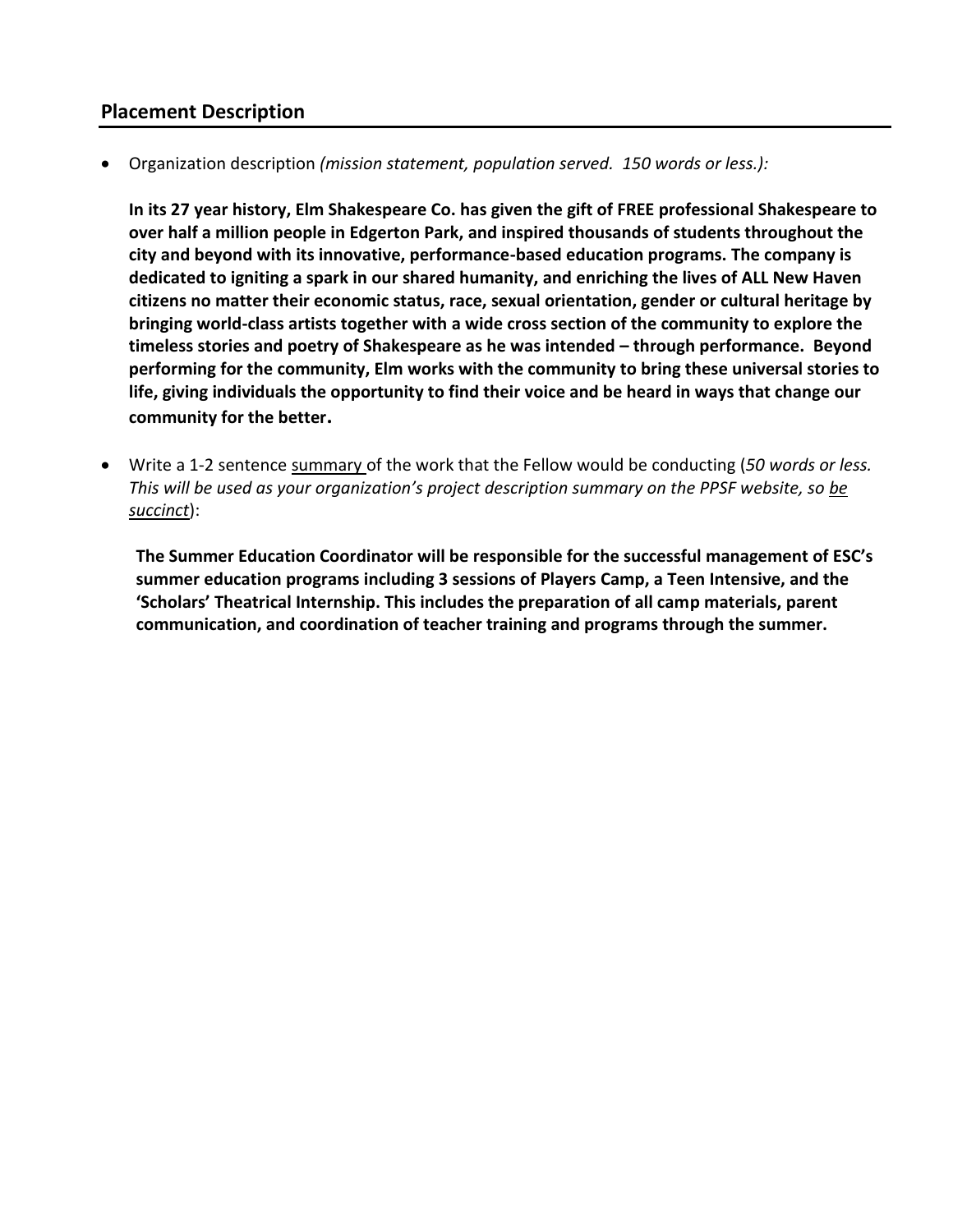• Please write a complete description of the specific project you propose and list the duties/outcomes expected of the Fellow.

**The Summer Education Program Coordinator plays a pivotal role in the successful execution of summer educational programming at Elm Shakespeare, while gaining one-on-one mentorship in arts management and arts education. Known for its world-class outdoor summer productions for over 20-years, ESC is now building the depth and scope of its always successful education programs thanks to the appointment of an internationally respected expert in Shakespeare Education as the new Producing Director. The Ed Program Coordinator will work directly with the Producing Director to create materials and manage the logistical operations of three programs: Players Camp, Teen Intensive, and The HS "Scholars" Theatrical Internship.** 



**Players Camp invites children ages 7-13 to jump into Shakespeare's magical world spending two weeks immersed in an imaginative, supportive, and fun environment taking interactive classes in acting, clowning, stage combat, voice, movement, and theatrical design – all while rehearsing a 30-minute version of one of Shakespeare's plays. Campers become their own Renaissance Theatre Troupe, creating costumes, props, and backdrops to create a kid-driven final performance for friends and family on the last day of camp. There will be three sessions of this two week camp in late June and July.** 

**Teen Intensive, happening in early July, will be structured similarly to camp, but have an in-depth acting curriculum appropriate to Teens including stage combat, dramaturgy, Laban movement work, mask work and more. Past Teen Intensives have created devised pieces combining Shakespeare's text with new work that explores issues particularly important to the teens.** 

**The Scholar's Internship begins in mid-July and gives advanced high school students an opportunity to work with professionals on the summer production. Curricula** 



**for all of these programs have been developed over twenty years and incorporate the work of Shakespeare & Company, Kristin Linklater Voice, San Francisco Shakespeare Festival, Orlando Shakespeare, among others.** 

**The Summer Coordinator will work directly with the Producing Director to ensure the smooth execution of logistical details including the following specific tasks:**

- **- Processing the HR paperwork and background checks on teaching artist staff**
- **- Organizing the logistics for staff training**
- **- Registration finalization including creation of rosters**
- **- Parent communication before, during and after programs**
- **- Preparing all teaching materials**
- **- Final edits, duplication, and distribution of curricula & scripts**